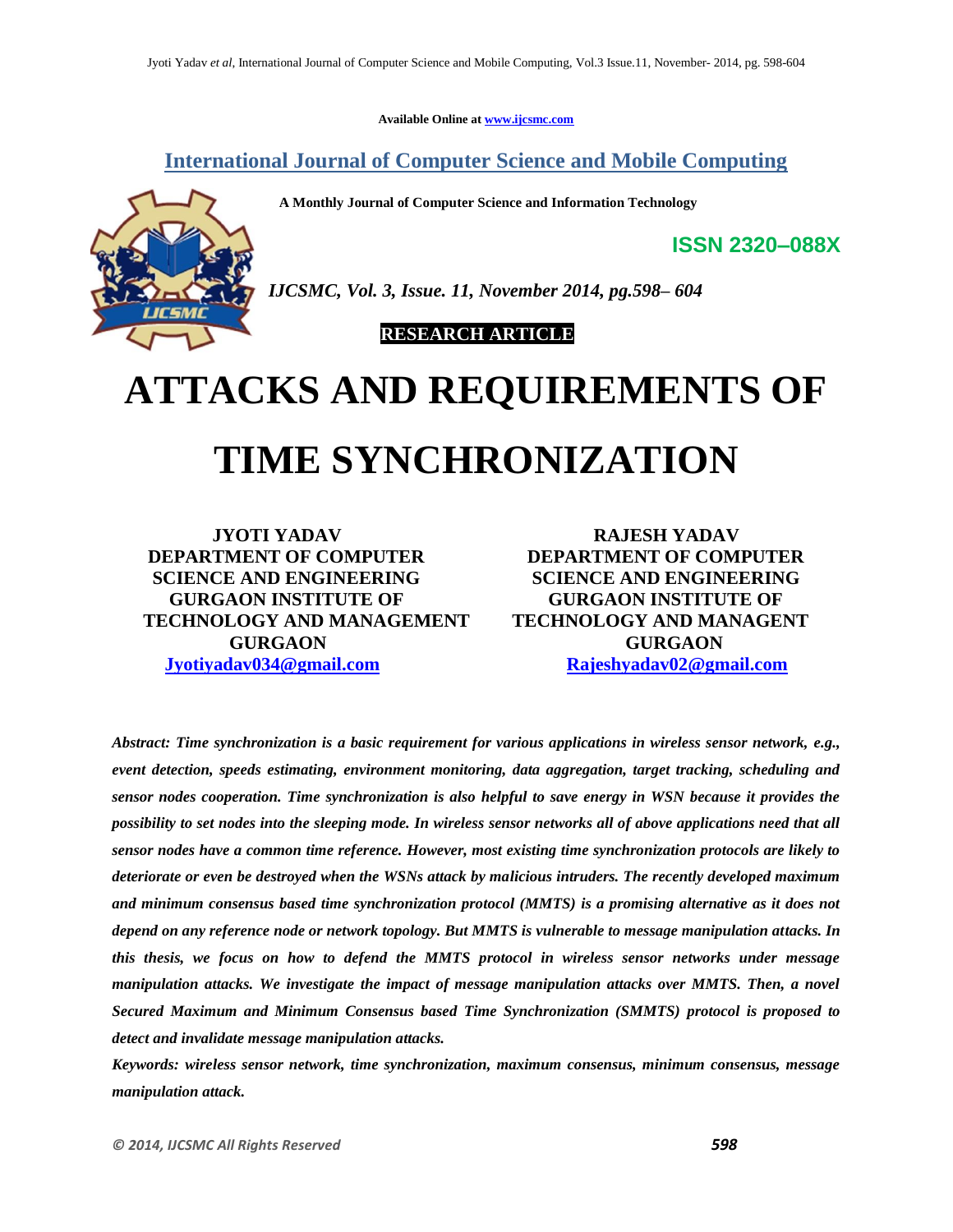## **Introduction**

## **1. ATTACKS OF SYNCHRONIZATION**

There is a common problem among the three protocols presented. They were all developed to be energy efficient, precise, robust, and so on, but none of them were developed with security in mind. As in all computer protocols security is always an issue and attacks on protocols is inevitable.

In all synchronization attacks, the goal is to somehow convince nodes that their neighboring nodes are at a different time then they really are. Since global synchronization is the goal for some protocols and they rely on the neighboring nodes to pass the synchronization information on, compromising a node would disrupt the global synchronization.

### **1.1 ATTACKS ON RBS, TPSN, AND FTSP**

For RBS, an attack on the synchronization can be executed easily. RBS works by receiver to receiver synchronization in which both nodes receive the reference beacon and then calculate their offset with one another. An attack would be as simple as compromising one of the nodes with an incorrect time. The non-compromised node will then calculate an incorrect offset during the exchange period.

Remember TPSN is a sender to receiver tree based protocol with two phases, the level discovery phase and the synchronization phase. Both of the phases are initiated by the root node. In the synchronization phase the level number and the time are both sent through the tree. An attack would simply be to compromise a non-root node with the incorrect time. This will propagate through the tree and the closer the compromised node is to the root node, the more incorrect synchronization will occur.

Also a node could lie about its level. That would cause other nodes to request synchronization information in which it could give inaccurate information. That node also could refuse to participate in the level discovery phase, which could eliminate its children from the network.

The fundamental problem in FTSP is that it allows for any node to elect itself the root after a period of time of not receiving the synchronization information. A corrupt node could claim itself to be the root and now the other nodes will respond to its timing information instead of the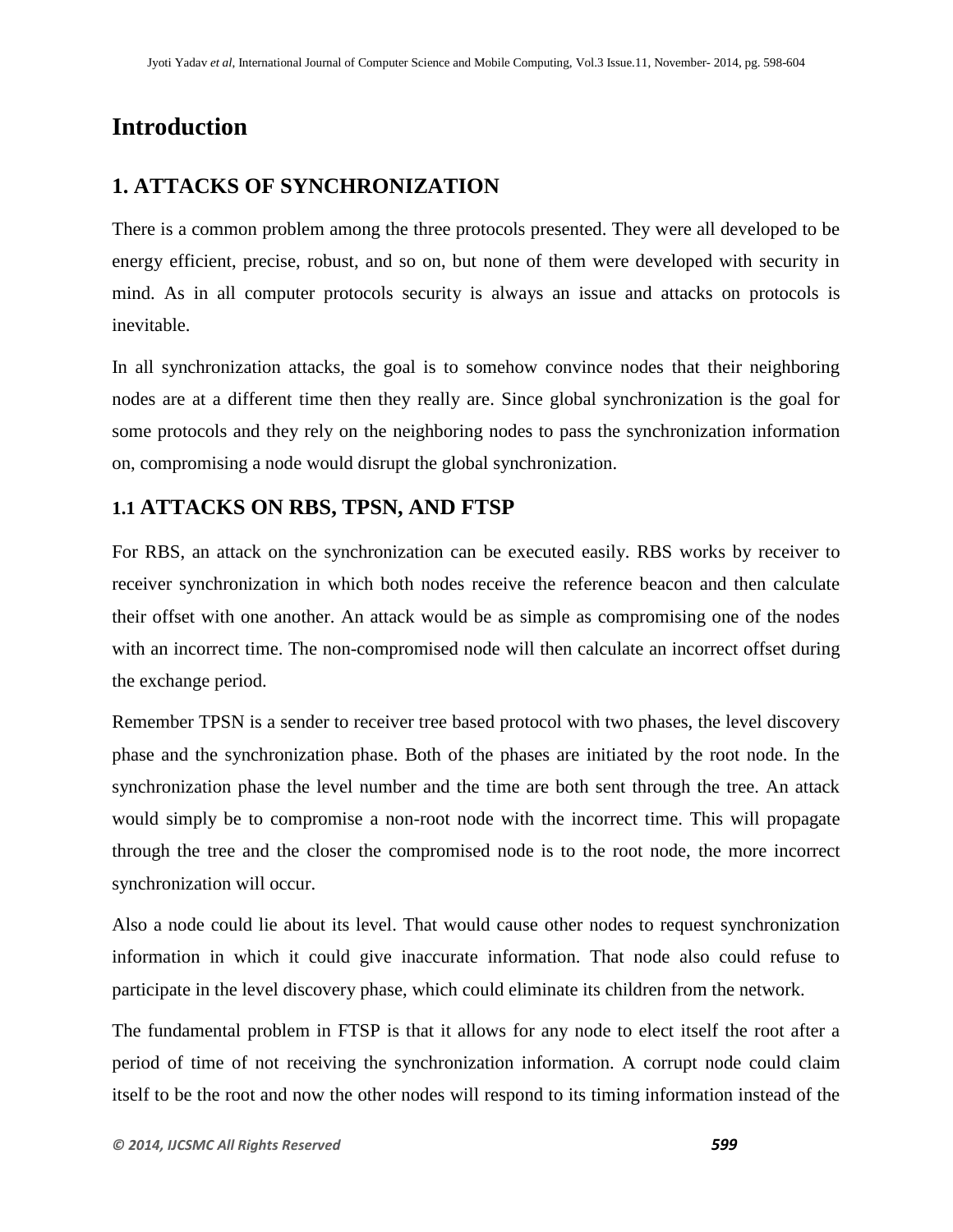correct information from the real root node. The will of course propagate through the network until all nodes have incorrectly calculated their skew and offset.

Since none of the protocols were designed with security in mind. Attacks on the synchronization are easily executed by following the rules of the protocol. In the sender to receiver synchronization, an attack will institute more damage because it will propagate through the network.

#### **1.2 COUNTER MEASURES FOR ATTACKS**

There are two major types of synchronization protocols. The single hop protocols, RBS, and the multi-hop protocols, TPSN and FTSP. In either case, the goal is to authenticate the synchronization messaging. Redundancy as well as nodes refusing to pass on bad information are other ways to combat synchronization attacks.

For single hop networks, the challenge for synchronization security is to make sure the sending node is not compromised to send out erroneous timing information. This can be accomplished by an authentication process. Either an authentication process or the use of a different private key between the sending node and each receiving node should be used for security.

In the multi-hop case an attack on a node close to the root could compromise a large portion of the network. The use of private keys in this case could also be used, but there are a few other idea. For FTSP, redundancy could be introduced so that it does not calculate its timing from just one neighbor, but from several. It could then determine if there is a corrupt node. If a node was suspicious that it was receiving bad synchronization data, it could cease retransmission of the data. This would stop the desynchronization from propagating throughout the network.

Once again, none of the protocols discussed were designed with security in mind. Therefore it is easy to compromise a node's timing and have the erroneous timing propagate through the network, especially on multi-hop networks. Authentication, redundancy, and refusal to transmit corrupt synchronization information are ways to combat attacks. The tradeoff being that these countermeasures require overhead and will induce more network traffic, but it may be a small price to pay to keep synchronization attacks from compromising the network.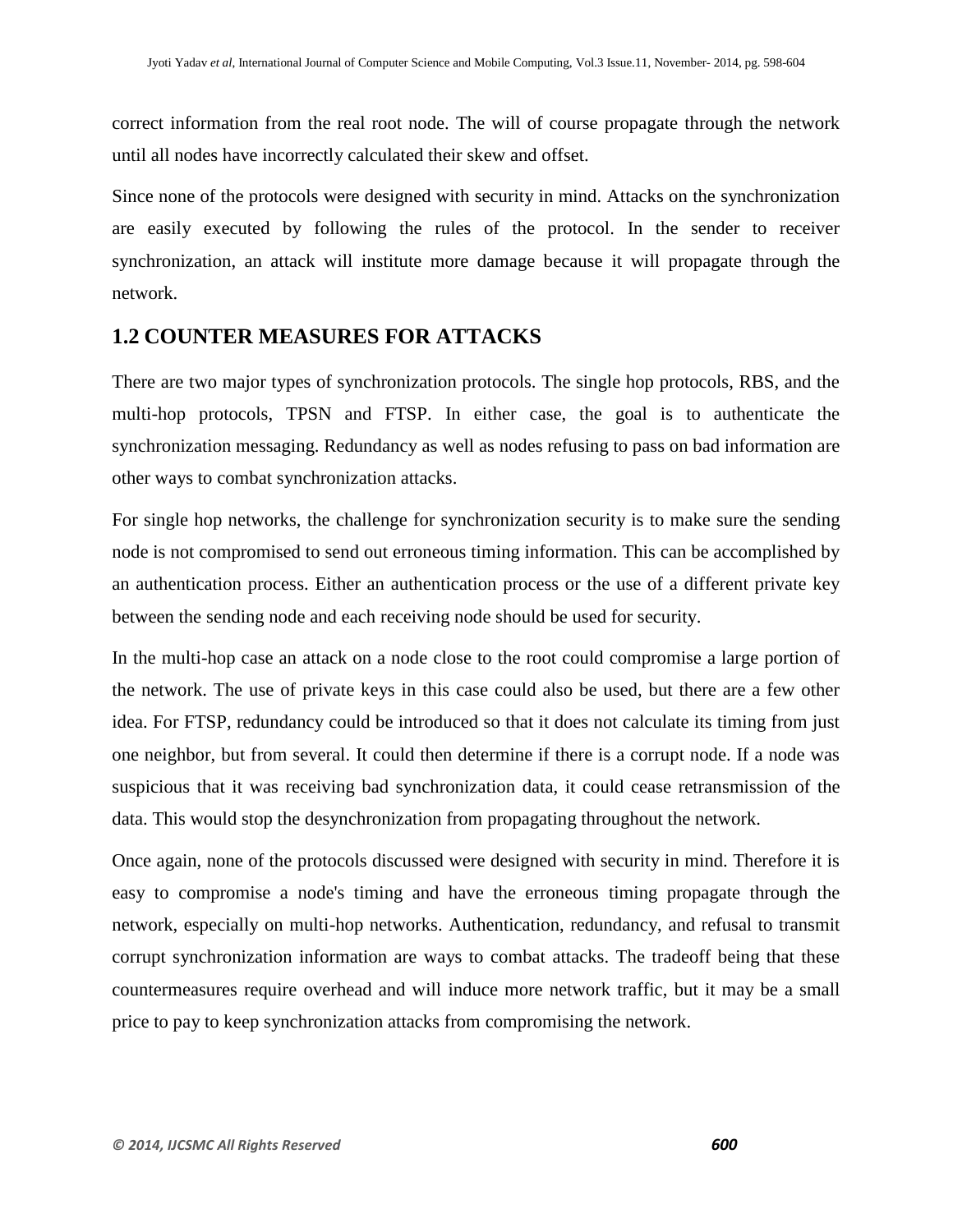#### **2. REQUIREMENTS OF SYNCHRONIZATION**

- **Energy Efficiency**: As with all of the protocols designed for sensor networks, synchronization schemes should take into account the limited energy resources contained in sensor nodes.
- **Scalability:** Most sensor network applications need deployment of a large number of sensor nodes. A synchronization scheme should scale well with increasing number of nodes and/or high density in the network.
- **Precision:** The need for precision, or accuracy, may vary significantly depending on the specific application and the purpose of synchronization. For some applications, even a simple ordering of events and messages may suffice whereas for some others, the requirement for synchronization accuracy may be on the order of a few secs.
- **Robustness:** A sensor network is typically left unattended for long times of operation in possibly hostile environments. In case of the failure of a few sensor nodes, the synchronization scheme should remain valid and functional for the rest of the network.
- **Lifetime:** The synchronized time among sensor nodes provided by a synchronization algorithm may be instantaneous, or may last as long as the operation time of the network.
- **Scope:** The synchronization scheme may provide a global time-base for all nodes in the network, or provide local synchronization only among spatially close nodes. Because of the scalability issues, global synchronization is difficult to achieve or too costly (considering energy and bandwidth usage) in large sensor networks. On the other hand, a common time-base for a large number of nodes might be needed for aggregating data collected from distant nodes, dictating a global synchronization.
- *Cost and Size:* Wireless sensor nodes are very small and inexpensive devices. Therefore, as noted earlier, attaching a relatively large or expensive hardware (such as a GPS receiver) on a small, cheap device is not a logical option for synchronizing sensor nodes. The synchronization method for sensor networks should be developed with limited cost and size issues in mind.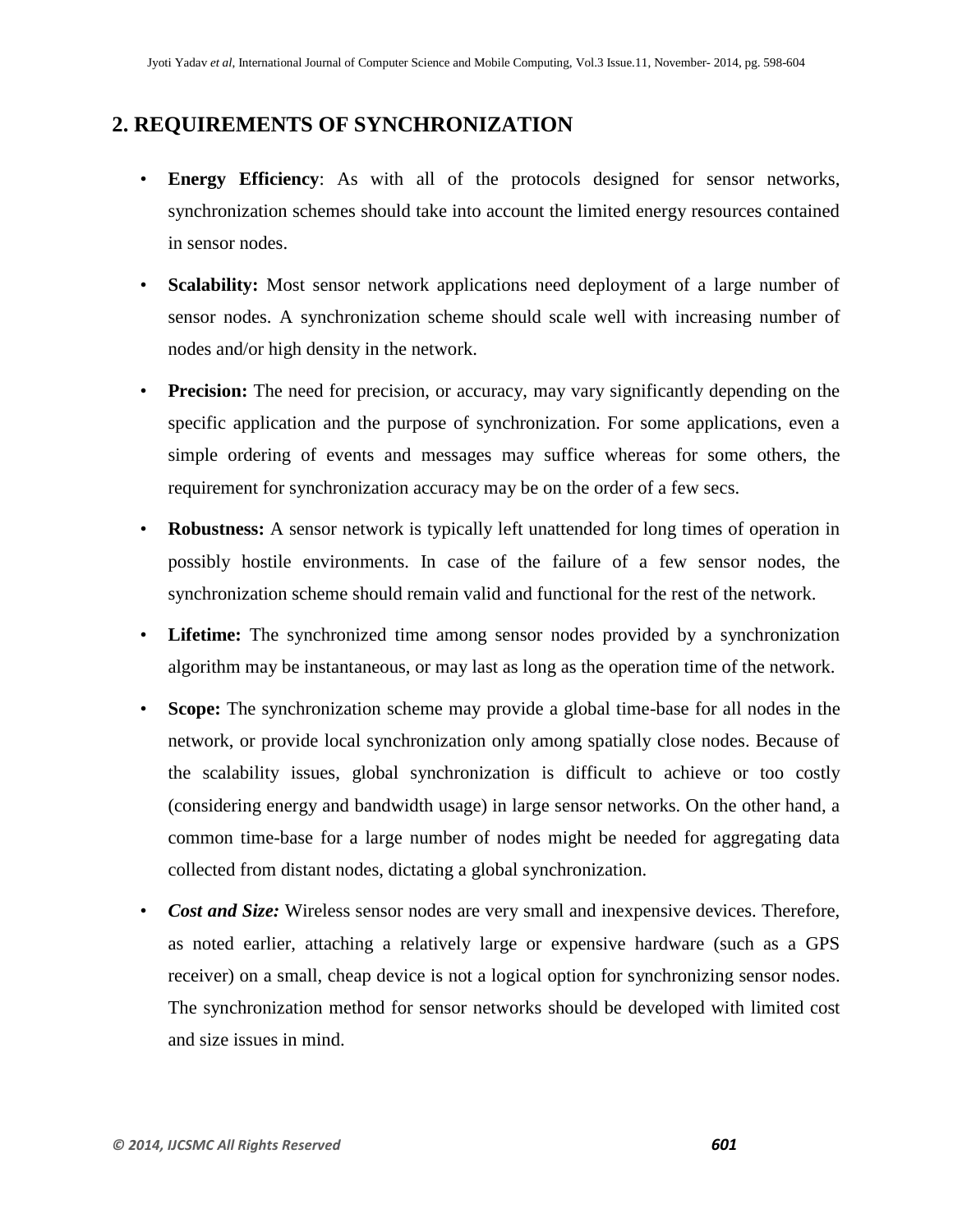**Immediacy:** Some sensor network applications such as emergency detection (e.g. gas leak detection, intruder detection) require the occurring event to be communicated immediately to the sink node. In this kind of applications, the network cannot tolerate any kind of delay when such an emergency situation is detected. This is called the immediacy requirement, and might prevent the protocol designer from relying on excessive processing after such an event of interest occurs, which in turn requires that nodes be *pre-*synchronized at all times.

## **LITERATURE REVIEW**

Many time synchronization protocols have been proposed in the past few years, e.g. RBS [28] [29] [30], TPSN [31], FTSP [32] [33] [34] [35] [36], etc. However, most of these protocols are root-based or tree-based time synchronization protocols, which are sensitive to the dynamic network topology. Thus, in order to enhance the robustness and scalability of the protocols, consensus concept, e.g., average consensus, has been introduced to solve the time synchronization problem in WSNs recently, which is called consensus-based time synchronization [20] [37] [38] [39] [40] [41] [42] [43]. Compared with the traditional root-based or tree-based time synchronization protocols, consensus-based time synchronization protocols are fully distributed without requiring any certain reference node. Meanwhile, the consensusbased time synchronization protocols are able to simultaneously compensate both the clock offset, i.e., instantaneous clock difference, and the clock skew, i.e., clock speed, which can prolong there synchronization period and thus reducing communication and energy costs. The existing consensus based time synchronization protocols can be divided into two categories, i.e., average consensus-based [37] [21] and maximum consensus-based [20].

In RBS [28] [29] [30], at first sender node broadcast reference message and then receiver node record their local time when they received a reference broadcast. After that, they exchange the recorded time with each other.

J. Elson et al., in [28] proposed RBS protocol in which sender nodes send reference signals to their neighbors utilizing physical-layer broadcasts. A reference broadcasts does not contain an express timestamp; rather, beneficiaries utilize its entry time as a perspective for looking at their clocks. They utilize estimations from two wireless used to show that expelling the sender's non determinism from the critical path in this way result in a dramatic improvement in synchronization over using NTP, their protocol permits time to be proliferated crosswise over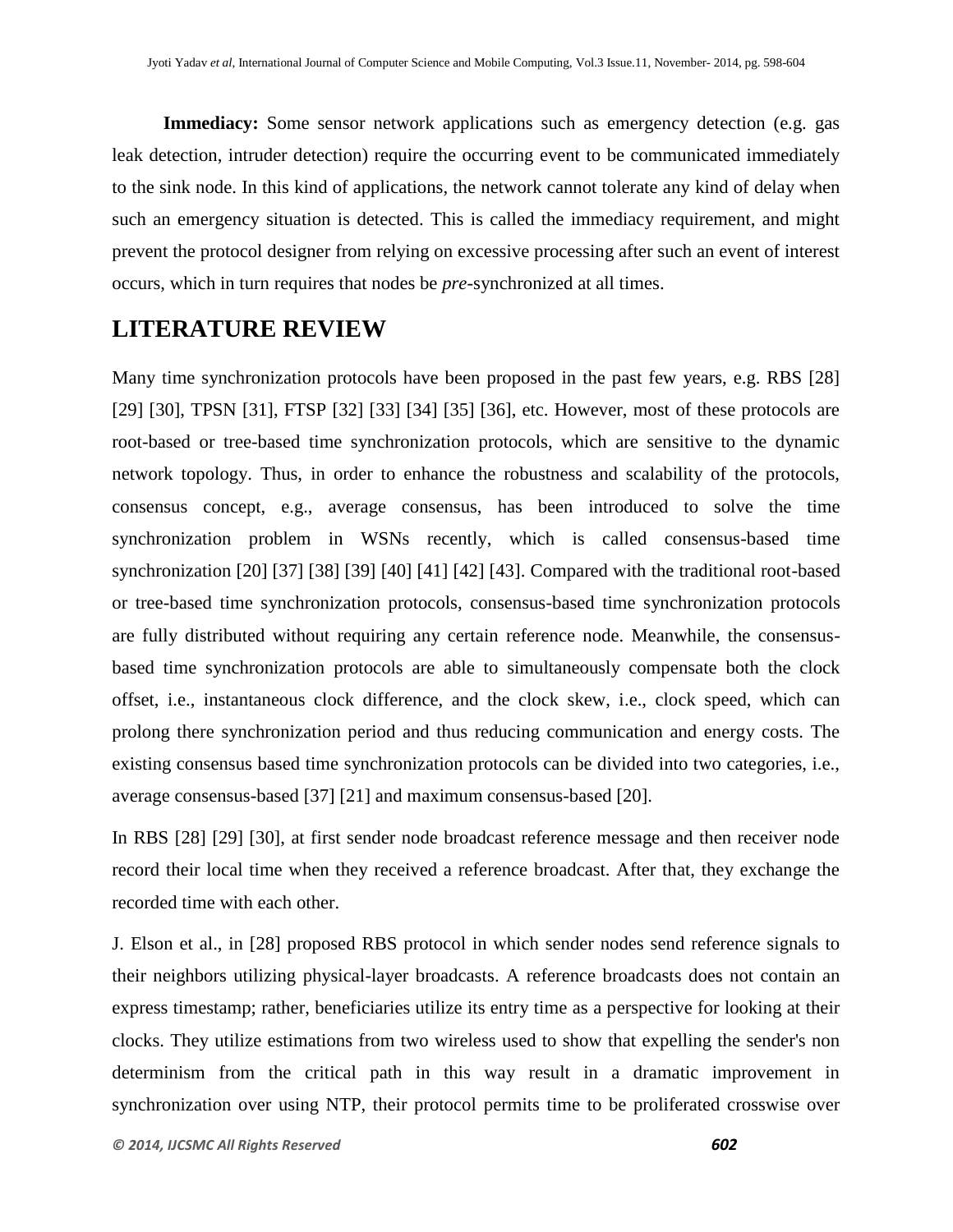broadcast domains without losing the reference-broadcast property. Their protocol keeps up microsecond-level synchronization to an external timescale, for example, UTC. As NTP protocol is not suited for energy use, precision, cost, scope, and lifetime. Elson et al., in [29] proposed some configuration standard use numerous, tunable modes of synchronization; don't keep up a global timescale for the whole network; use post-facto synchronization; adjust to the application, and exploit domain knowledge.

F. Ren et al., proposed a new time synchronization protocol called Self-Correcting Time Synchronization (SCTS). This protocol converts the time synchronization problem into an online dynamic self-adjusting optimizing process. This conversion is done to make offset and drift compensation simultaneously. The SCTS protocol proposed by [30] completely misuses the inherent broadcast property of wireless channel, so the communication overhead is noticeably low. They also proposed equivalent digital PLL without a real voltage controlled oscillator to evade the additional hardware needed by a traditional PLL circuit.

## **3.CONCLUSION AND FUTURE WORK**

This thesis investigates time synchronization under cyber physical attacks in WSNs. By theoretical analysis and simulation results it is clear that existing Maximum and Minimum consensus based Time Synchronization (MMTS) protocol is invalid under message manipulation attacks defined in this thesis. A Secured Maximum and Minimum consensus based Time Synchronization (SMMTS) protocol is proposed to defend against message manipulation attacks. Specifically, in SMMTS, by carefully designing the hardware clock and logical clock checking processes, it will be able to detect and invalidate the potential message manipulation attacks. Meanwhile, the maximum and minimum consensus based logical clock updating process guarantees faster convergence and compensates clock skew and offset simultaneously and logical clock does not deviate more from real clock. In future we can investigate more attack on Time Synchronization Algorithm and proposed proper solution for that attack